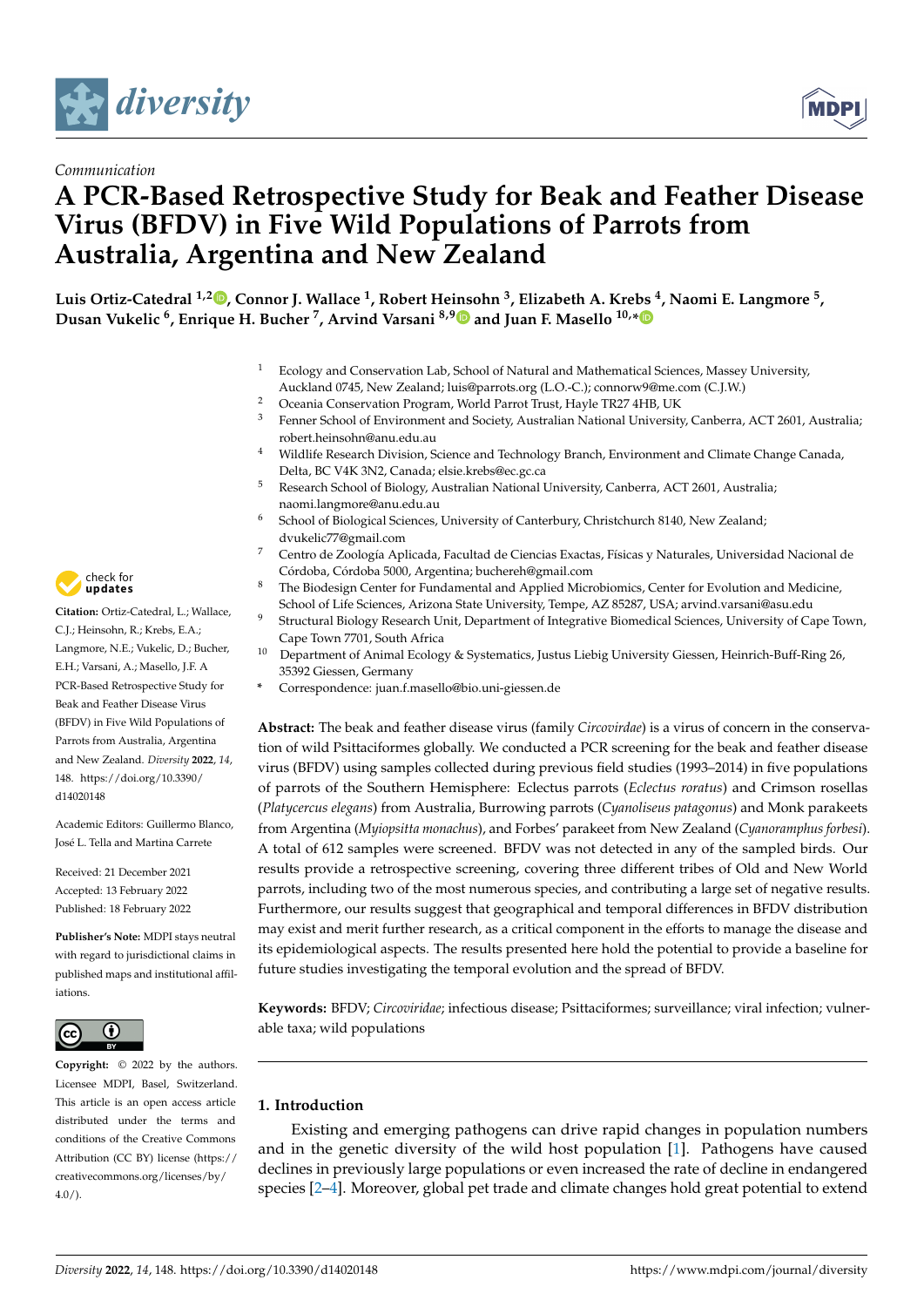current pathogen distributions and need to be considered as potential risk factors for the introduction of disease to wildlife [\[5](#page-4-3)[–7\]](#page-5-0). For this reason, infectious disease has become a major challenge for conservation; thus, knowledge of the extent of infectious diseases in wildlife populations has become increasingly important for conservation work [\[8](#page-5-1)[,9\]](#page-5-2).

Parrots and cockatoos (Psittaciformes) have long been recognized as one of the most threatened orders of birds globally, with nearly a third of all known species classified as 'at risk of extinction', and a larger number facing population decline [\[10,](#page-5-3)[11\]](#page-5-4). There are multiple factors associated with declining parrot populations, however, capture of wild parrots for the pet trade, intensified agriculture, hunting, and logging are the most frequent threats [\[10](#page-5-3)[,11\]](#page-5-4), with depredation by introduced species being a serious threat on islands [\[12\]](#page-5-5). Moreover, susceptibility to diseases substantially threatens some parrots e.g., Philippine cockatoo *Cacatua haematuropygia*, Cape parrots (*Poicepahlus robustus*), blueheaded racquettail *Prioniturus platenae*, orange-bellied parrot *Neophema chrysogaster* [\[13](#page-5-6)[–15\]](#page-5-7).

The potentially negative effects of diseases for the survival of endangered parrots have been widely acknowledged [\[11](#page-5-4)[,16,](#page-5-8)[17\]](#page-5-9) and have triggered abundant research. Studies on diseases, health and pathogens of captive parrots are published regularly [\[15,](#page-5-7)[18,](#page-5-10)[19\]](#page-5-11). Nevertheless, there is limited information on pathogenic infection in free-living Psittaciformes [\[20–](#page-5-12)[29\]](#page-5-13). This paucity of studies on pathogens and diseases among free-living parrots makes it clear that we only partially understand their role as a threatening factor.

The beak and feather disease virus (BFDV) is a small circular single stranded DNA virus in the family *Circoviridae* [\[30,](#page-6-0)[31\]](#page-6-1), often cited as a pathogen of conservation concern for parrots in the wild, as well as in captivity [\[6](#page-5-14)[,8](#page-5-1)[,29](#page-5-13)[,32\]](#page-6-2), given its immune-suppressive effect in infected birds [\[33,](#page-6-3)[34\]](#page-6-4). Abnormal plumage and morphological development, anaemia, damage of the lymphoid tissue, feather loss and weight loss among infected birds are common symptoms associated with this viral infection [\[35\]](#page-6-5).

BFDV infects predominantly Psittaciformes [\[35\]](#page-6-5), and is reported to cause high mortalities in avicultural collections [\[36\]](#page-6-6) and in at least two free-living populations [\[37](#page-6-7)[–39\]](#page-6-8). Recent evidence indicates, however, that BFDV can also infect non-parrot species [\[40\]](#page-6-9). In general, the virus has been reported as infecting over 10% of known parrot species, a figure that comes mostly from studies on captive birds [\[8](#page-5-1)[,18](#page-5-10)[,41](#page-6-10)[,42\]](#page-6-11). Despite a wealth of information on captive birds (e.g., [\[18,](#page-5-10)[41,](#page-6-10)[43,](#page-6-12)[44\]](#page-6-13)), the prevalence of the virus in wild populations remains largely unknown for most regions except Australia, Mauritius, New Caledonia and New Zealand [\[8](#page-5-1)[,26–](#page-5-15)[28,](#page-5-16)[42,](#page-6-11)[45–](#page-6-14)[49\]](#page-6-15).

The advances in molecular techniques to detect the virus (e.g., [\[28](#page-5-16)[,46](#page-6-16)[,50\]](#page-6-17) open up an opportunity to conduct large scale surveys for BFDV among wild populations of Psittaciformes, and especially to screen large collections of blood samples from long term studies on parrots. Here, we present a retrospective study investigating the presence of BFDV among five wild populations of Psittaciformes belonging to three different tribes: (a) Psittaculini, the Eclectus parrot (*Eclectus roratus*) from tropical Australia, (b) Platycercini, the Crimson rosella (*Platycercus elegans*) from temperate Australia, and the Forbes' parakeet (*Cyanoramphus forbesi*) from the Chatham Islands, New Zealand, and (c) Arini, the Burrowing parrot (*Cyanoliseus patagonus*) from the Patagonian steppes and Monk parakeet (*Myiopsitta monachus*) from Central Argentina.

## **2. Methods**

We used 612 blood samples collected during previous studies (Table [1\)](#page-2-0), to investigate the presence of BFDV. Details on the sample and populations sizes for each species are given in Table [1.](#page-2-0) Every individual was sampled once.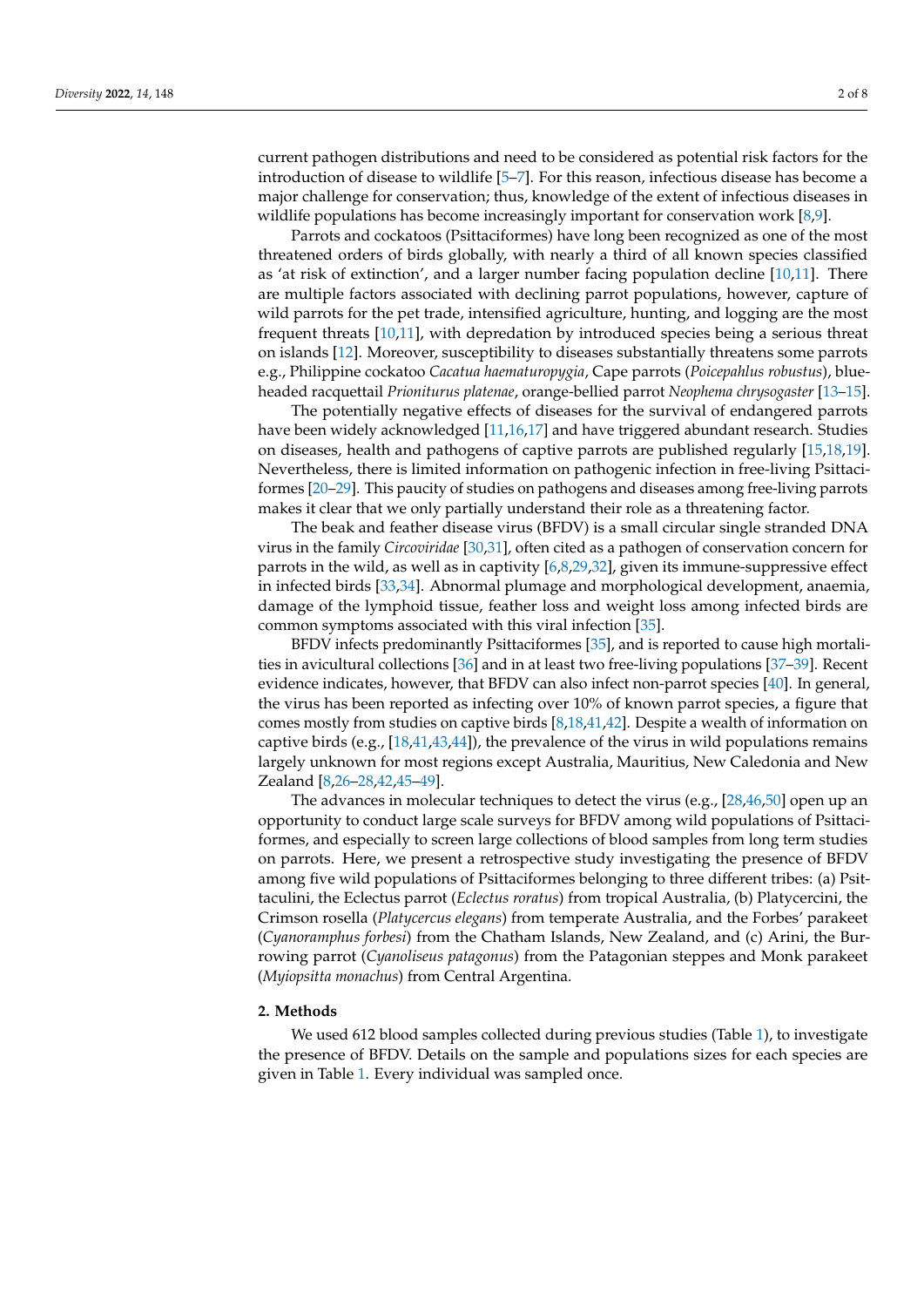| <b>Species</b>        | <b>Estimation of</b><br><b>Population Size</b> | Reference for<br><b>Population Size</b> | <b>Year of Sample</b><br>Collection | <b>Blood Samples (n)</b> |                                |       |
|-----------------------|------------------------------------------------|-----------------------------------------|-------------------------------------|--------------------------|--------------------------------|-------|
|                       |                                                |                                         |                                     | Adult                    | <b>Nestling</b>                | Total |
| Psittaculini          |                                                |                                         |                                     |                          |                                |       |
| Eclectus roratus      | 3000                                           | [51]                                    | 1997-2007                           | 24                       | 291                            | 315   |
| Platycercini          |                                                |                                         |                                     |                          |                                |       |
| Platycercuselegans    | 550                                            | $[52]$                                  | 1993-1995                           | 17                       | 52                             | 69    |
| Cyanoramphus forbesi  | 1000                                           | $[53]$                                  | 2014                                | 95                       | $\qquad \qquad \longleftarrow$ | 95    |
| Arini                 |                                                |                                         |                                     |                          |                                |       |
| Cyanoliseus patagonus | 75,000                                         | $[54]$                                  | December 1998,<br>December 1999     | 49t                      | 55                             | 104   |
| Myopsitta monachus    | 500                                            | $[55]$ and E.H.B.<br>unpubl. data       | December 2000                       | 29                       |                                | 29    |

<span id="page-2-0"></span>**Table 1.** Details on blood samples from five wild populations of Psittaciformes in this study.

Samples from Eclectus parrots were taken over the course of a long-term study (1997–2007) on Cape York Peninsula in northern Queensland Australia (12 $\degree$ 45' S,  $143°17'$  E) [\[56,](#page-7-1)[57\]](#page-7-2). Most samples were taken from nestlings in nest hollows 15–25 m above the ground in rainforest trees. Adults were also captured using mist nets set at similar heights in the rainforest canopy. Approximately  $100 \mu L$  of blood was taken from the brachial vein of each captured individual. Eclectus parrot blood was stored in 70% ethanol [\[57,](#page-7-2)[58\]](#page-7-3).

Samples from Crimson rosellas were collected from adult and nestling birds breeding in Black Mountain Nature Reserve, Australian Capital Territory (35°16'28" S, 149°05'55" E) [\[52\]](#page-6-19). Birds were captured in nest-boxes between 1993 and 1996; a small blood sample  $(50 \text{ to } 100 \mu L)$  was taken from the brachial vein of each individual, and preserved in Queen's Buffer (10 mM Tris, 10 mM NaCl, 10 mM disodium EDTA, 1% n-lauroylsarcosine, pH 8.0) [\[59\]](#page-7-4). Blood samples were taken from adults on capture and from nestlings between 25 and 30 days of age.

Forbes' parakeets were captured using mist-nets on Mangere Island, Chatham Islands  $(44°26'$  S, 176°29′ W), in March 2014. Blood samples (200  $\mu$ L) were taken by puncture of the brachial vein immediately after capture and preserved in Queen's Buffer [\[59\]](#page-7-4). Only adults were sampled.

Burrowing parrots were captured at its major colony in El Cóndor, north-eastern Patagonia, Argentina (41°04′ S, 62°50′ W) during regular nest inspections in December 1998 and December 1999 [\[54\]](#page-6-21). Adults were sampled when found in the nest; nestlings were sampled between the age of 38 and 60 days. Monk parakeet samples were obtained in an area of 600 ha, situated near Jesús María, Córdoba, Argentina (31°05' S, 64°11' W) [\[55\]](#page-7-0). Monk parakeets were captured in their nests during December 2000. Blood samples (200  $\mu$ L) of the adult and nestling burrowing parrots, as well as of adult monk parakeets, were taken by puncture of the brachial vein immediately after capture. The blood was stored in 70% ethanol [\[58\]](#page-7-3).

In 2014, DNA was extracted from 10  $\mu$ L of blood, which was added to 10  $\mu$ L of 'lysis solution' from the Extract-n-AmpTM Blood PCR Kit (Sigma-Aldrich, St Louis, MO, USA) and incubated for 10 min at room temperature. Ninety microliters of this kit's 'neutralization solution' was subsequently added to yield crude total DNA. One microliter of the crude extract was used as template in the subsequent PCR [\[46\]](#page-6-16). Extracted DNA was stored at −20 °C. In addition, in 2014, as described in previously published studies [\[18](#page-5-10)[,46](#page-6-16)[,47](#page-6-22)[,60\]](#page-7-5), BFDV specific PCR screening was carried out using KAPA Blood PCR Kit Mix B (KAPA Biosystems, Wilmington, DE, USA) using the primer pair forward 5'-TTAACAACCCTACAGACGGCGA-3' and reverse 5'-GGCGGAGCATCTCGCAATAAG-3', which target a 605 bp region of the *rep* gene of BFDV [\[61\]](#page-7-6). The reaction volume was 25 µL with 1  $\mu$ L of 10  $\mu$ M F/R primer pair, 12.5  $\mu$ L of the 2xKAPA Blood PCR Kit Mix, 1  $\mu$ L of DNA templates and  $10.5 \mu L$  of sterile molecular grade water. The PCR program contained an initial step of 94 °C for 5 min, which was followed by 25 cycles of 94 °C for 30 s, 56 °C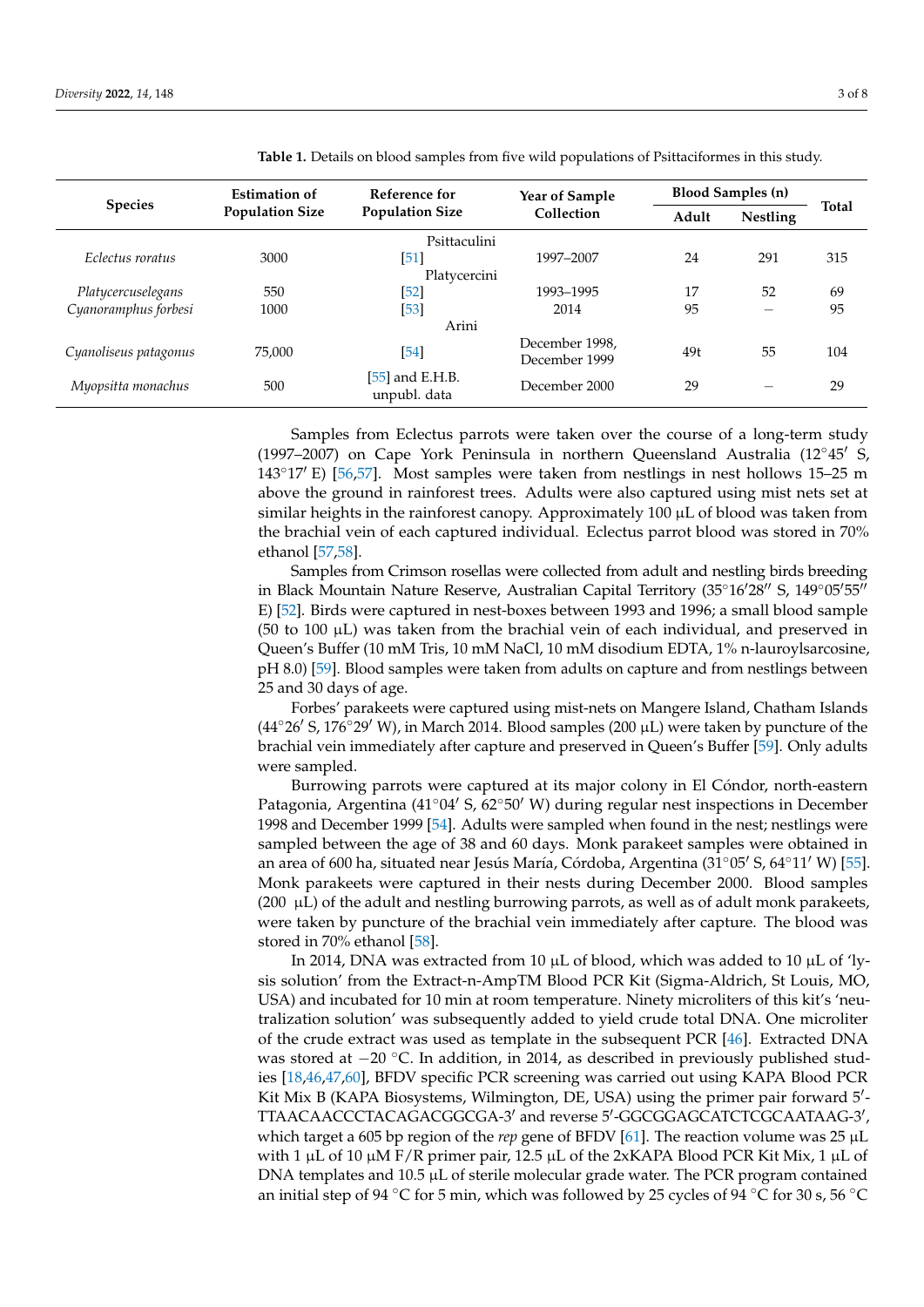for 30 s and 72 °C for 45 s and with a final 1 min extension step at 72 °C and cooling to 4 °C for 10 min. DNA from a BFDV-infected red-fronted parakeet (*Cyanoramphus novaezelandiae*) from Little Barrier Island was used as a positive control [\[62\]](#page-7-7). The total DNA used as positive control was extracted from 60  $\mu$ L of blood using the Qiagen QIAamp DNA minikit (Qiagen, Hilden, Germany) according to the manufacturer's protocols.

### **3. Results**

We did not detect BFDV in any of the blood samples investigated by PCR.

#### **4. Discussion**

Surveillance for pathogens is a fundamental element for understanding the temporal and spatial prevalence of wildlife diseases and for understanding transmission pathways and effects on animal populations [\[63\]](#page-7-8). We applied a commonly used PCR screen [\[18](#page-5-10)[,46](#page-6-16)[,47](#page-6-22)[,60\]](#page-7-5) to detect viral DNA in blood samples collected during previous field studies of Eclectus parrots, Crimson rosellas, Forbes' parakeets, Burrowing parrots and Monk parakeets. Our negative results suggest that BFDV was not present in the studied populations at the time of sampling, and show some differences with previous studies, which could be related to temporal, geographical and captive versus wild population differences in BFDV prevalence and distribution. BFDV has previously been reported from captive Eclectus parrots [\[45,](#page-6-14)[64,](#page-7-9)[65\]](#page-7-10); however, the wild population here investigated is isolated from large human populations and parrots kept in captivity. Free-ranging Crimson rosellas on Norfolk Island and in Victoria, Australia, have been reported with BFDV [\[26–](#page-5-15)[28](#page-5-16)[,66\]](#page-7-11), yet the samples in the current study originate from a population within and surrounding the city of Canberra, where a previous BFDV study found a very low number of potentially infected individuals [\[67\]](#page-7-12). BFDV has been reported on close relatives of Forbes' parakeets, including red-fronted parakeets and yellow-crowned parakeets (*Cyanoramphus auriceps*) [\[46\]](#page-6-16), but has not been detected in other *Cyanoramphus* species in the wild. For Monk parakeets, the virus has been found in 37% of sampled individuals belonging to a feral population in Spain [\[68\]](#page-7-13). This high prevalence could be related to the origin of the birds, which accidentally escaped from captivity, where BFDV has been reported frequently [\[8](#page-5-1)[,18](#page-5-10)[,36\]](#page-6-6). To our knowledge, BFDV infection in Burrowing parrots is unknown for either captive or free-living individuals.

There are an increasing number of field studies with Psittaciformes worldwide; commonly, blood samples are collected. Those samples could be used to increase the range of species screened in the wild, allowing for a better understanding of the geographical distribution of BFDV. Moreover, Fogell et al. [\[8\]](#page-5-1) pointed out that two biases currently exist in BFDV research, namely, the lack of (1) research in regions of the world such as South America and Southeast and Southern Asia, both characterised by a high parrot diversity, and (2) publications reporting negative results. Recent studies are starting to fill those gaps. Vaz et al. [\[29\]](#page-5-13) using pathogen-specific PCR, evaluated the presence of BFDV. As in our study, Vaz et al. [\[29\]](#page-5-13) detected no BFDV DNA in a large sample of 205 wild nestlings and 90 nestlings from the illegal trade. Moreover, we are confident that our study also makes a substantial contribution to BFDV research by providing further screening results for South American parrots, including two of the most numerous species, and by contributing a large screening with negative results, obtained with a methodology thoroughly tested [\[18,](#page-5-10)[46](#page-6-16)[,47](#page-6-22)[,60\]](#page-7-5). Furthermore, our results suggest that geographical differences in BFDV distribution may exist and merit further research, as a critical component in the efforts to manage the disease and its epidemiological aspects. Lastly, the results presented here hold the potential to provide a baseline for future studies investigating the temporal evolution and the spreading of BFDV. However, two final cautionary remarks are needed. First, we acknowledge that there is a possibility that the nucleic acid may be damaged in storage and transport; this may impact the amplification of the target virus sequences in some of the samples. Second, the widely applied PCR protocol [\[18](#page-5-10)[,46](#page-6-16)[,47](#page-6-22)[,60\]](#page-7-5) used in this study has some limitation. BFDV is known for a high genetic diversity [\[68–](#page-7-13)[70\]](#page-7-14); it cannot be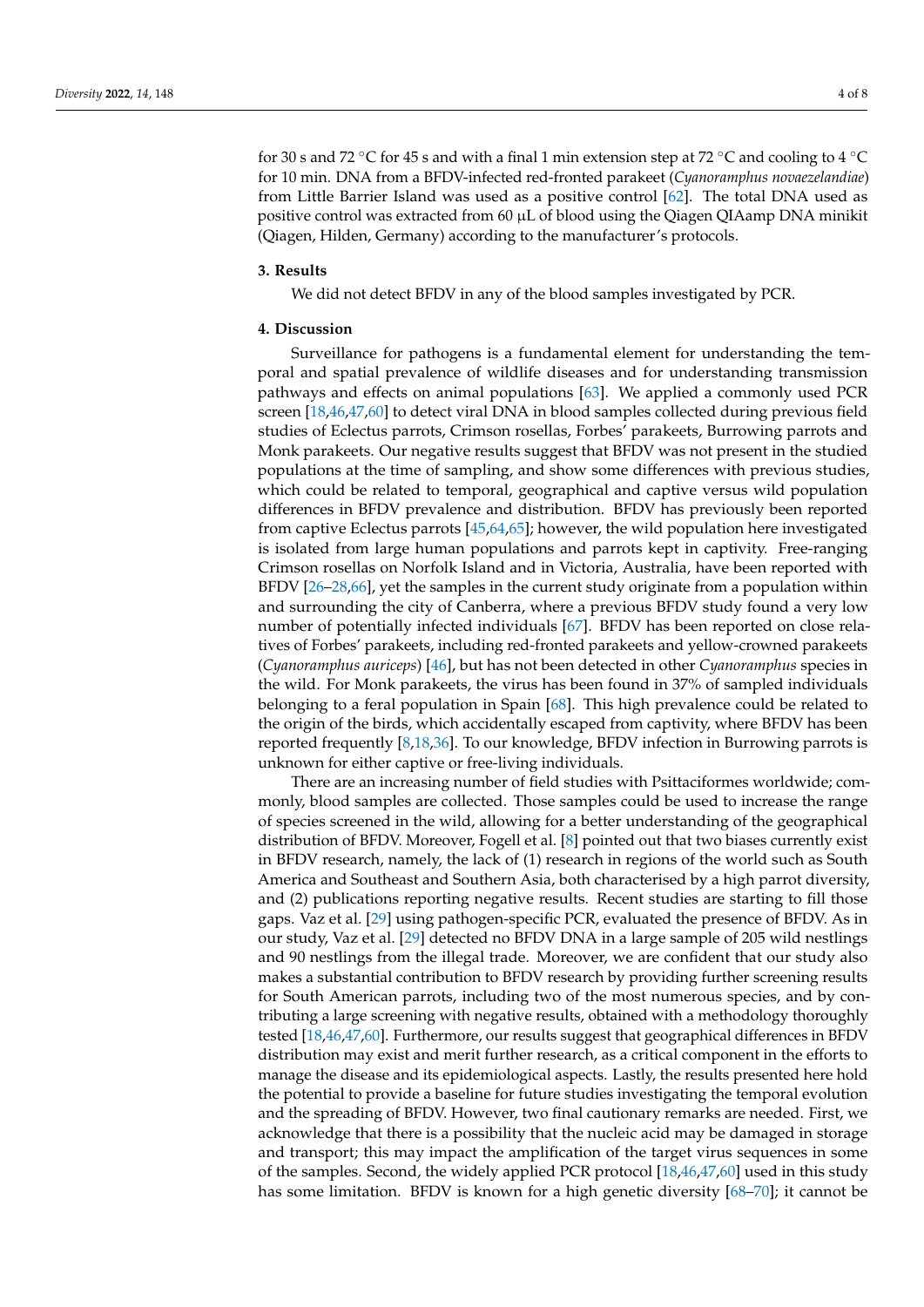fully excluded that the primers used in this investigation might have missed some genetic variants. Thus, future studies should evaluate the presence of the virus based on any previous identification BFDV sequences from these hosts in captivity or introduction on new regions. Nonetheless, the primer pair we have used in this study binds with 100% complementarity to a BFDV sequence (GenBank Accession # MT303064) derived from the blood sample of Monk parakeets in Spain [\[68\]](#page-7-13).

**Author Contributions:** Conceptualization, L.O.-C., R.H., A.V. and J.F.M.; methodology, L.O.-C., C.J.W., R.H., A.V., D.V., E.H.B. and J.F.M.; validation, L.O.-C. and A.V.; formal analysis, L.O.-C., C.J.W., R.H., A.V., D.V., E.H.B. and J.F.M.; investigation, L.O.-C., C.J.W., R.H., A.V., D.V., E.H.B. and J.F.M.; resources, L.O.-C., R.H., A.V., E.A.K., N.E.L., E.H.B. and J.F.M.; writing—original draft preparation, L.O.-C., C.J.W., R.H., A.V., E.H.B. and J.F.M.; writing—review and editing, L.O.-C., R.H., A.V. and J.F.M.; supervision, A.V. and J.F.M.; funding acquisition, L.O.-C., A.V., E.H.B. and J.F.M. All authors have read and agreed to the published version of the manuscript.

**Funding:** Funding for data analysis and manuscript preparation was provided by the National Council of Science and Technology of Mexico (CONACYT), Claude McCarthy Fellowship, New Zealand Vice-Chancellor's Committee and Mohamed bin Zayed Conservation Trust (to L.O.-C.). The Eclectus parrot research was funded by the Australian Research Council, National Geographic Society and Winifred Violet Scott Foundation. The molecular analyses were supported by an Early career grant (University of Canterbury) awarded to A.V. J.F.M. research was supported by the City Council of Viedma (Río Negro, Argentina), World Parrot Trust, Liz Claiborne Art Ortenberg Foundation, and Wildlife Conservation Society. E.H.B. research was partially funded by the US Fish and Wildlife Service, International Affairs division, and a co-operation grant between the IB of the BMBF of Germany (ARG 99/020) and the Argentinean SECyT (AL/A99-EXIII/003).

**Institutional Review Board Statement:** The Eclectus parrot research was conducted under license from the Queensland Government and the ANU Animal Ethics Committee (Permit No: C.R.E.35.04). Crimson Rosellas sampling was conducted in accordance with ANU Animal Ethics guidelines (ANU Animal Ethics Permit J.BTZ.22.93), an ACT Parks Capture and Release Permit LT96023, and an ABBBS banding permit 1778. Forbes' parakeets sampling was approved by the Department of Conservation, 19621-FAU, New Zealand. Burrowing Parrot sampling was carried out under permission of the Dirección de Fauna de la Provincia de Río Negro, Argentina (143089-DF-98). Monk parakeet sampling permit was granted by the Consejo National de Investigaciones Cientificas y Técnicas of Argentina (CONICET) to E.H.B.

**Data Availability Statement:** All data are available in the main text.

**Acknowledgments:** We especially thank C. Blackman, P. Huybers, E. Huybers, S. Legge, Anja Quellmalz and Pablo Manzano Baena for assistance with field work, Erio Curto for allowing us to sample nests in his property in Marull, Córdoba, Luke Martin, Florence Gaude and Kevin Parker for conducting sample collection for Forbes' parakeets, Tansy Bliss and Dave Houston for assistance with permits.

**Conflicts of Interest:** The authors declare no conflict of interest.

#### **References**

- <span id="page-4-0"></span>1. Altizer, S.; Harvell, D.; Friedle, E. Rapid evolutionary dynamics and disease threats to biodiversity. *Trends Ecol. Evol.* **2003**, *18*, 589–596. [\[CrossRef\]](http://doi.org/10.1016/j.tree.2003.08.013)
- <span id="page-4-1"></span>2. Steinmetz, H.W.; Bakonyi, T.; Weissenböck, H.; Hatt, J.-M.; Eulenberger, U.; Robert, N.; Hoop, R.; Nowotny, N. Emergence and establishment of Usutu virus infection in wild and captive avian species in and around Zurich, Switzerland—Genomic and pathologic comparison to other central European outbreaks. *Vet. Microbiol.* **2011**, *148*, 207–212. [\[CrossRef\]](http://doi.org/10.1016/j.vetmic.2010.09.018) [\[PubMed\]](http://www.ncbi.nlm.nih.gov/pubmed/20980109)
- 3. Kleyheeg, E.; Slaterus, R.; Bodewes, R.; Rijks, J.; Spierenburg, M.A.H.; Beerens, N.; Kelder, L.; Poen, M.; Stegeman, J.; Fouchier, R.A.M.; et al. Deaths among wild birds during highly pathogenic Avian Influenza A(H5N8) Virus Outbreak, The Netherlands. *Emerg. Infect. Dis. J.* **2017**, *23*, 2050. [\[CrossRef\]](http://doi.org/10.3201/eid2312.171086) [\[PubMed\]](http://www.ncbi.nlm.nih.gov/pubmed/29148372)
- <span id="page-4-2"></span>4. Krone, O.; Globig, A.; Ulrich, R.; Harder, T.; Schinköthe, J.; Herrmann, C.; Gerst, S.; Conraths, F.J.; Beer, M. White-Tailed Sea Eagle (*Haliaeetus albicilla*) die-off due to infection with highly pathogenic Avian Influenza Virus, Subtype H5N8, in Germany. *Viruses* **2018**, *10*, 478. [\[CrossRef\]](http://doi.org/10.3390/v10090478) [\[PubMed\]](http://www.ncbi.nlm.nih.gov/pubmed/30205456)
- <span id="page-4-3"></span>5. Jackson, H.; Strubbe, D.; Tollington, S.; Prys-Jones, R.; Matthysen, E.; Groombridge, J.J. Ancestral origins and invasion pathways in a globally invasive bird correlate with climate and influences from bird trade. *Mol. Ecol.* **2015**, *24*, 4269–4285. [\[CrossRef\]](http://doi.org/10.1111/mec.13307) [\[PubMed\]](http://www.ncbi.nlm.nih.gov/pubmed/26172573)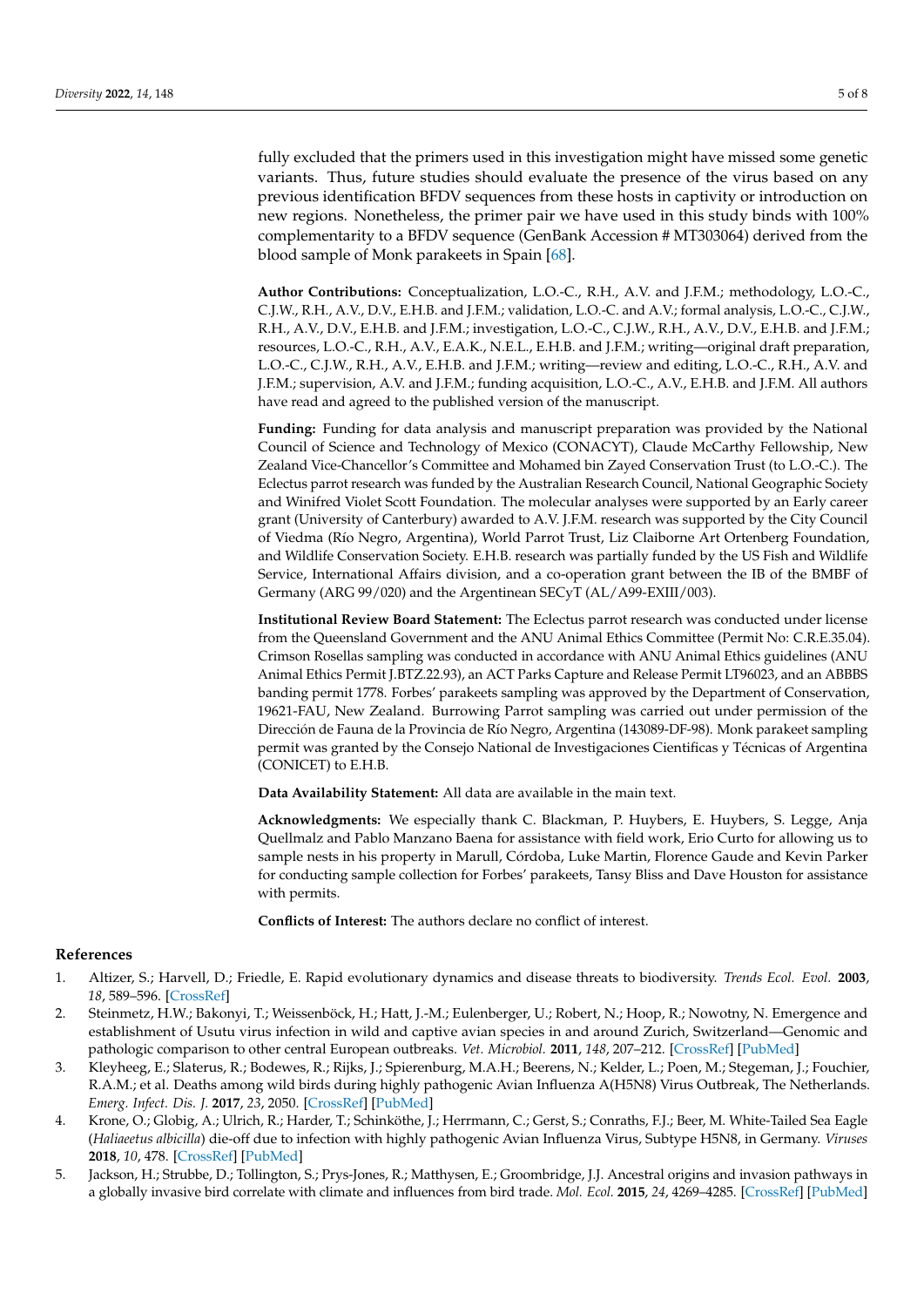- <span id="page-5-14"></span>6. Fogell, D.J.; Martin, R.O.; Bunbury, N.; Lawson, B.; Sells, J.; McKeand, A.M.; Tatayah, V.; Trung, C.T.; Groombridge, J.J. Trade and conservation implications of new beak and feather disease virus detection in native and introduced parrots. *Conserv. Biol.* **2018**, *32*, 1325–1335. [\[CrossRef\]](http://doi.org/10.1111/cobi.13214)
- <span id="page-5-0"></span>7. Ortiz-Catedral, L.; Brunton, D.; Stidworthy, M.F.; Elsheikha, H.M.; Pennycott, T.; Schulze, C.; Braun, M.; Wink, M.; Gerlach, H.; Pendl, H.; et al. *Haemoproteus minutus* is highly virulent for Australasian and South American parrots. *Parasites Vectors* **2019**, *12*, 40. [\[CrossRef\]](http://doi.org/10.1186/s13071-018-3255-0) [\[PubMed\]](http://www.ncbi.nlm.nih.gov/pubmed/30654841)
- <span id="page-5-1"></span>8. Fogell, D.J.; Martin, R.O.; Groombridge, J.J. Beak and feather disease virus in wild and captive parrots: An analysis of geographic and taxonomic distribution and methodological trends. *Arch. Virol.* **2016**, *161*, 2059–2074. [\[CrossRef\]](http://doi.org/10.1007/s00705-016-2871-2) [\[PubMed\]](http://www.ncbi.nlm.nih.gov/pubmed/27151279)
- <span id="page-5-2"></span>9. Jayasinghe, M.; Midwinter, A.; Roe, W.; Vallee, E.; Bolwell, C.; Gartrell, B. Seabirds as possible reservoirs of *Erysipelothrix rhusiopathiae* on islands used for conservation translocations in New Zealand. *J. Wildl. Dis.* **2021**, *57*, 534–542. [\[CrossRef\]](http://doi.org/10.7589/JWD-D-20-00177)
- <span id="page-5-3"></span>10. Olah, G.; Butchart, S.H.M.; Symes, A.; Guzmán, I.M.; Cunningham, R.; Brightsmith, D.J.; Heinsohn, R. Ecological and socioeconomic factors affecting extinction risk in parrots. *Biodivers. Conserv.* **2016**, *25*, 205–223. [\[CrossRef\]](http://doi.org/10.1007/s10531-015-1036-z)
- <span id="page-5-4"></span>11. Berkunsky, I.; Quillfeldt, P.; Brightsmith, D.J.; Abbud, M.C.; Aguilar, J.M.R.E.; Alemán-Zelaya, U.; Aramburú, R.M.; Arce Arias, A.; Balas McNab, R.; Balsby, T.J.S.; et al. Current threats faced by Neotropical parrot populations. *Biol. Conserv.* **2017**, *214*, 278–287. [\[CrossRef\]](http://doi.org/10.1016/j.biocon.2017.08.016)
- <span id="page-5-5"></span>12. Ortiz-Catedral, L.; Nias, R.; Fitzsimons, J.; Vine, S.; Christian, M. Back from the brink–again: The decline and recovery of the Norfolk Island green parrot. In *Recovering Australian Threatened Species: A Book of Hope*; Garnett, S., Latch, P., Lindenmayer, D., Woinarski, J., Eds.; CSIRO Publishing: Clayton South, Australia, 2018.
- <span id="page-5-6"></span>13. Snyder, N.; McGowan, P.; Gilardi, J.; Grajal, A. *Parrots. Status Survey and Conservation Action Plan 2000–2004*; IUCN: Gland, Switzerland; Cambridge, UK, 2000.
- 14. Regnard, G.L.; Boyes, R.S.; Martin, R.; Hitzeroth, I.I.; Rybicki, E.P. Beak and feather disease viruses circulating in Cape parrots (*Poicepahlus robustus*) in South Africa. *Arch. Virol.* **2015**, *160*, 47–54. [\[CrossRef\]](http://doi.org/10.1007/s00705-014-2226-9) [\[PubMed\]](http://www.ncbi.nlm.nih.gov/pubmed/25209153)
- <span id="page-5-7"></span>15. Das, S.; Smith, K.; Sarker, S.; Peters, A.; Adriaanse, K.; Eden, P.; Ghorashi, S.A.; Forwood, J.K.; Raidal, S.R. Repeat spillover of beak and feather disease virus into an endangered parrot highlights the risk associated with endemic pathogen loss in endangered species. *J. Wildl. Dis.* **2020**, *56*, 896–906. [\[CrossRef\]](http://doi.org/10.7589/2018-06-154) [\[PubMed\]](http://www.ncbi.nlm.nih.gov/pubmed/33600597)
- <span id="page-5-8"></span>16. Wilson, M.H.; Kepler, C.B.; Snyder, N.F.R.; Derrickson, S.R.; Dein, F.J.; Wiley, J.W.; Wunderle, J.M.; Lugo, A.E.; Graham, D.L.; Toone, W.D. Puerto Rican Parrots and potential limitations of the metapopulation approach to species conservation. *Conserv. Biol.* **1994**, *8*, 114–123. [\[CrossRef\]](http://doi.org/10.1046/j.1523-1739.1994.08010114.x)
- <span id="page-5-9"></span>17. Gartrell, B.D.; Alley, M.R.; Mack, H.; Donald, J.; McInnes, K.; Jansen, P. Erysipelas in the critically endangered kakapo (*Strigops habroptilus*). *Avian Pathol.* **2005**, *34*, 383–387. [\[CrossRef\]](http://doi.org/10.1080/03079450500268583) [\[PubMed\]](http://www.ncbi.nlm.nih.gov/pubmed/16236568)
- <span id="page-5-10"></span>18. Julian, L.; Piasecki, T.; Chrząstek, K.; Walters, M.; Muhire, B.; Harkins, G.W.; Martin, D.P.; Varsani, A. Extensive recombination detected among beak and feather disease virus isolates from breeding facilities in Poland. *J. Gen. Virol.* **2013**, *94*, 1086–1095. [\[CrossRef\]](http://doi.org/10.1099/vir.0.050179-0) [\[PubMed\]](http://www.ncbi.nlm.nih.gov/pubmed/23324468)
- <span id="page-5-11"></span>19. Piasecki, T.; Harkins, G.W.; Chrząstek, K.; Julian, L.; Martin, D.P.; Varsani, A. Avihepadnavirus diversity in parrots is comparable to that found amongst all other avian species. *Virology* **2013**, *438*, 98–105. [\[CrossRef\]](http://doi.org/10.1016/j.virol.2013.01.009) [\[PubMed\]](http://www.ncbi.nlm.nih.gov/pubmed/23411008)
- <span id="page-5-12"></span>20. Raidal, S.R.; Mcelnea, C.L.; Cross, G.M. Seroprevalence of psittacine beak and feather disease in wild psittacine birds in New-South-Wales. *Aust. Vet. J.* **1993**, *70*, 137–139. [\[CrossRef\]](http://doi.org/10.1111/j.1751-0813.1993.tb06105.x)
- 21. Gilardi, K.V.; Lowenstine, L.J.; Gilardi, J.D.; Munn, C.A. A survey for selected viral, chlamydial, and parasitic diseases in wild dusky-headed parakeets (*Aratinga weddellii*) and tui parakeets (*Brotogeris sanctithomae*) in Peru. *J. Wildl. Dis.* **1995**, *31*, 523–528. [\[CrossRef\]](http://doi.org/10.7589/0090-3558-31.4.523) [\[PubMed\]](http://www.ncbi.nlm.nih.gov/pubmed/8592384)
- 22. Deem, S.L.; Noss, A.J.; Cuellar, R.L.; Karesh, W.B. Health evaluation of free-ranging and captive blue-fronted Amazon parrots (*Amazona aestiva*) in the Gran Chaco, Bolivia. *J. Zoo Wildl. Med.* **2005**, *36*, 598–605. [\[CrossRef\]](http://doi.org/10.1638/04094.1)
- 23. Ha, H.J.; Anderson, I.L.; Alley, M.R.; Springett, B.P.; Gartrell, B.D. The prevalence of beak and feather disease virus infection in wild populations of parrots and cockatoos in New Zealand. *N. Z. Vet. J.* **2007**, *55*, 235–238. [\[CrossRef\]](http://doi.org/10.1080/00480169.2007.36774) [\[PubMed\]](http://www.ncbi.nlm.nih.gov/pubmed/17928900)
- 24. Ortiz-Catedral, L.; Ismar, S.M.H.; Baird, K.; Ewen, J.G.; Hauber, M.E.; Brunton, D.H. No evidence of *Campylobacter*, *Salmonella* and *Yersinia* in free-living populations of the red-crowned parakeet (*Cyanoramphus novaezelandiae*). *N. Z. J. Zool.* **2009**, *36*, 379–383. [\[CrossRef\]](http://doi.org/10.1080/03014223.2009.9651469)
- 25. Ortiz-Catedral, L.; McInnes, K.; Hauber, M.E.; Brunton, D.H. First report of beak and feather disease virus (BFDV) in wild Red-fronted Parakeets (*Cyanoramphus novaezelandiae*) in New Zealand. *Emu* **2009**, *109*, 244–247. [\[CrossRef\]](http://doi.org/10.1071/MU09028)
- <span id="page-5-15"></span>26. Martens, J.M.; Stokes, H.S.; Berg, M.L.; Walder, K.; Bennett, A.T.D. Seasonal fluctuation of beak and feather disease virus (BFDV) infection in wild Crimson Rosellas (*Platycercus elegans*). *Sci. Rep.* **2020**, *10*, e7894. [\[CrossRef\]](http://doi.org/10.1038/s41598-020-64631-y) [\[PubMed\]](http://www.ncbi.nlm.nih.gov/pubmed/32398741)
- 27. Martens, J.M.; Stokes, H.S.; Berg, M.L.; Walder, K.; Raidal, S.R.; Magrath, M.J.; Bennett, A.T. A non-invasive method to assess environmental contamination with avian pathogens: Beak and feather disease virus (BFDV) detection in nest boxes. *PeerJ* **2020**, *8*, e9211. [\[CrossRef\]](http://doi.org/10.7717/peerj.9211)
- <span id="page-5-16"></span>28. Martens, J.M.; Stokes, H.S.; Berg, M.L.; Walder, K.; Raidal, S.R.; Magrath, M.J.L.; Bennett, A.T.D. Beak and feather disease virus (BFDV) prevalence, load and excretion in seven species of wild caught common Australian parrots. *PLoS ONE* **2020**, *15*, e0235406. [\[CrossRef\]](http://doi.org/10.1371/journal.pone.0235406)
- <span id="page-5-13"></span>29. Vaz, F.F.; Sipinski, E.A.B.; Seixas, G.H.F.; Prestes, N.P.; Martinez, J.; Raso, T.F. Molecular Survey of Pathogens in Wild Amazon Parrot Nestlings: Implications for Conservation. *Diversity* **2021**, *13*, 272. [\[CrossRef\]](http://doi.org/10.3390/d13060272)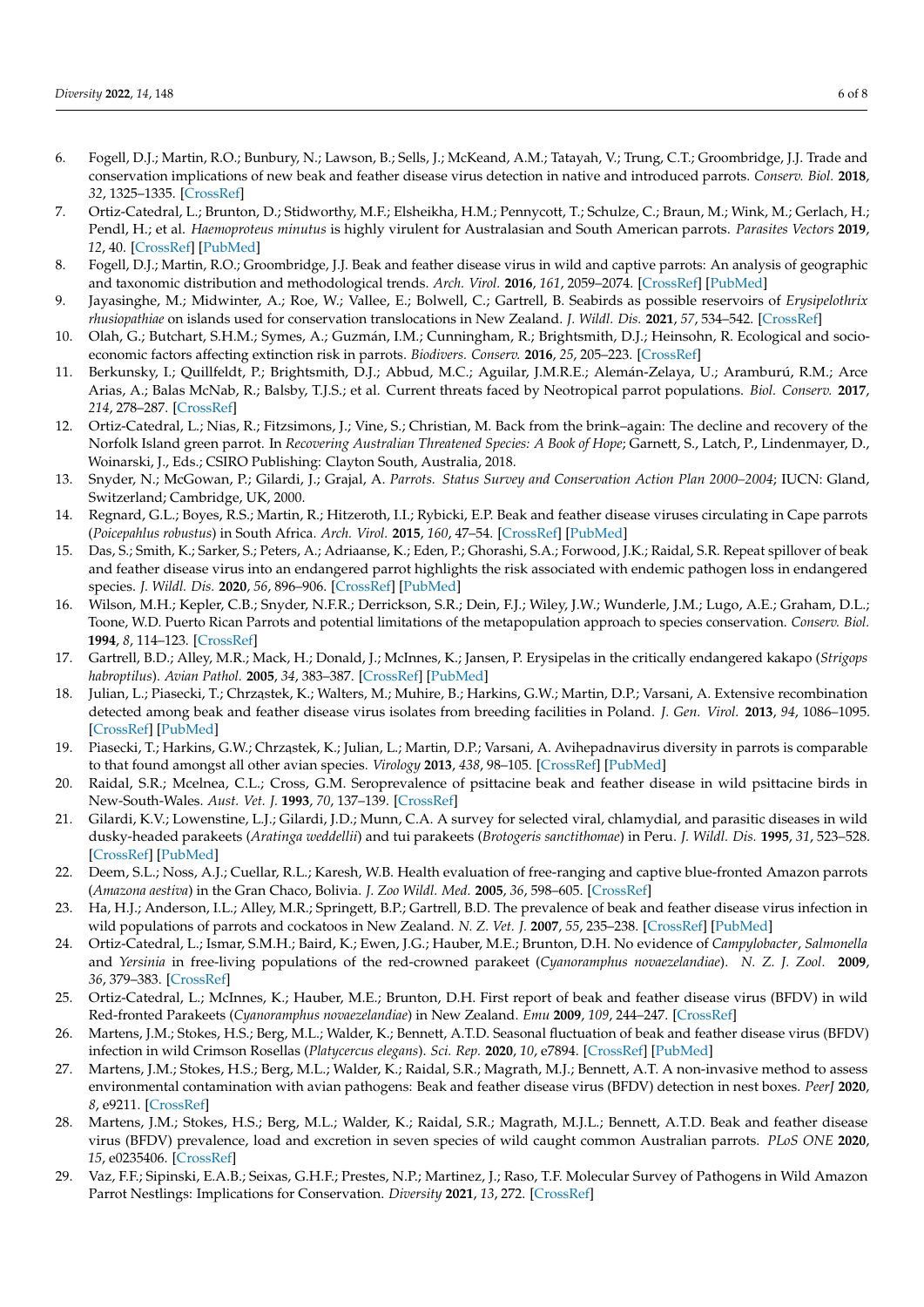- <span id="page-6-0"></span>30. Breitbart, M.; Delwart, E.; Rosario, K.; Segalés, J.; Varsani, A.; ICTV Report Consortium. ICTV Virus Taxonomy Profile: Circoviridae. *J. Gen. Virol.* **2017**, *98*, 1997–1998. [\[CrossRef\]](http://doi.org/10.1099/jgv.0.000871)
- <span id="page-6-1"></span>31. Rosario, K.; Breitbart, M.; Harrach, B.; Segalés, J.; Delwart, E.; Biagini, P.; Varsani, A. Revisiting the taxonomy of the family Circoviridae: Establishment of the genus *Cyclovirus* and removal of the genus *Gyrovirus*. *Arch. Virol.* **2017**, *162*, 1447–1463. [\[CrossRef\]](http://doi.org/10.1007/s00705-017-3247-y)
- <span id="page-6-2"></span>32. Raidal, S.R.; Peters, A. Psittacine beak and feather disease: Ecology and implications for conservation. *Emu* **2018**, *118*, 80–93. [\[CrossRef\]](http://doi.org/10.1080/01584197.2017.1387029)
- <span id="page-6-3"></span>33. Todd, D. Circoviruses: Immunosuppressive threats to avian species: A review. *Avian Pathol.* **2000**, *29*, 373–394. [\[CrossRef\]](http://doi.org/10.1080/030794500750047126) [\[PubMed\]](http://www.ncbi.nlm.nih.gov/pubmed/19184829)
- <span id="page-6-4"></span>34. Ortiz-Catedral, L. No T-cell-mediated immune response detected in a red-fronted parakeet (*Cyanoramphus novaezelandiae*) infected with the Beak and Feather Disease Virus (BFDV). *Notornis* **2010**, *57*, 81–84.
- <span id="page-6-5"></span>35. Ritchie, B.W.; Niagro, F.D.; Lukert, P.D.; Latimer, K.S.; Steffens III, W.L.; Pritchard, N. A review of psittacine beak and feather disease: Characteristics of the PBFD virus. *J. Assoc. Avian Vet.* **1989**, *3*, 143–149. [\[CrossRef\]](http://doi.org/10.2307/30143076)
- <span id="page-6-6"></span>36. Kock, N.; Hangartner, P.; Lucke, V. Variation in clinical disease and species susceptibility to psittacine beak and feather disease in Zimbabwean lovebirds. *J. Vet. Res.* **1993**, *60*, 159–161.
- <span id="page-6-7"></span>37. Malham, J.; Kovac, E.; Reuleaux, A.; Linnebjerg, J.; Tollington, S.; Raisin, C.; Marsh, P.; McPherson, S. *Results of Screening Echo and Ringneck Parakeets for Psittacine Beak and Feather Disease in Mauritius March 2008*; Mauritian Wildlife Foundation: Vacoas-Phoenix, Mauritius; National Parks and Conservation Service of Mauritius: Reduit, Mauritius; International Zoo Veterinary Group: Keighley, UK; Durrel Wildlife Conservation Trust: Jersey, Channel Islands; IBL Aviation, Shipping and Other Services: Port Louis, Mauritius; Chester Zoo: Chester, UK; The World Parrot Trust: Hayle, UK, 2008.
- 38. Peters, A.; Patterson, E.I.; Baker, B.G.B.; Holdsworth, M.; Sarker, S.; Ghorashi, S.A.; Raidal, S.R. Evidence of psittacine beak and feather disease virus spillover into wild critically endangered orange-bellied parrots (*Neophema chrysogaster*). *J. Wildl. Dis.* **2014**, *50*, 288–296. [\[CrossRef\]](http://doi.org/10.7589/2013-05-121) [\[PubMed\]](http://www.ncbi.nlm.nih.gov/pubmed/24484492)
- <span id="page-6-8"></span>39. Olah, G.; Smith, B.T.; Joseph, L.; Banks, S.C.; Heinsohn, R. Advancing Genetic Methods in the Study of Parrot Biology and Conservation. *Diversity* **2021**, *13*, 521. [\[CrossRef\]](http://doi.org/10.3390/d13110521)
- <span id="page-6-9"></span>40. Amery-Gale, J.; Marenda, M.; Owens, J.; Eden, P.A.; Browning, G.; Devlin, J. A high prevalence of beak and feather disease virus in non-psittacine Australian birds. *J. Med. Microbiol.* **2017**, *66*, 1005–1013. [\[CrossRef\]](http://doi.org/10.1099/jmm.0.000516)
- <span id="page-6-10"></span>41. Varsani, A.; Regnard, G.L.; Bragg, R.; Hitzeroth, I.I.; Rybicki, E.P. Global genetic diversity and geographical and host-species distribution of beak and feather disease virus isolates. *J. Gen. Virol.* **2011**, *92*, 752–767. [\[CrossRef\]](http://doi.org/10.1099/vir.0.028126-0)
- <span id="page-6-11"></span>42. Fogell, D.J.; Tollington, S.; Tatayah, V.; Henshaw, S.; Naujeer, H.; Jones, C.; Raisin, C.; Greenwood, A.; Groombridge, J.J. Evolution of Beak and Feather Disease Virus across three decades of conservation intervention for population recovery of the Mauritius parakeet. *Diversity* **2021**, *13*, 584. [\[CrossRef\]](http://doi.org/10.3390/d13110584)
- <span id="page-6-12"></span>43. Ortiz-Catedral, L.; Kearvell, J.; Brunton, D.H. Re-introduction of captive-bred Malherbe's parakeet to Maud Island, Marlborough Sounds, New Zealand. In *Global Re-Introduction Perspectives: Additional Case-Studies from around the Globe*; Soorae, P.S., Ed.; IUCN/SSC Re-Introduction Specialist Group: Abu Dhabi, United Arab Emirates, 2010; pp. 151–154.
- <span id="page-6-13"></span>44. Varsani, A.; Villiers, G.; Regnard, G.; Bragg, R.; Kondiah, K.; Hitzeroth, I.; Rybicki, E. A unique isolate of beak and feather disease virus isolated from budgerigars (*Melopsittacus undulatus*) in South Africa. *Arch. Virol.* **2010**, *155*, 435–439. [\[CrossRef\]](http://doi.org/10.1007/s00705-010-0589-0)
- <span id="page-6-14"></span>45. Julian, L.; Lorenzo, A.; Chenuet, J.-P.; Bonzon, M.; Marchal, C.; Vignon, L.; Collings, D.A.; Walters, M.; Jackson, B.; Varsani, A. Evidence of multiple introductions of beak and feather disease virus into the Pacific islands of Nouvelle-Caledonie (New Caledonia). *J. Gen. Virol.* **2012**, *93*, 2466–2472. [\[CrossRef\]](http://doi.org/10.1099/vir.0.045575-0) [\[PubMed\]](http://www.ncbi.nlm.nih.gov/pubmed/22855782)
- <span id="page-6-16"></span>46. Massaro, M.; Ortiz-Catedral, L.; Julian, L.; Galbraith, J.A.; Kurenbach, B.; Kearvell, J.; Kemp, J.; van Hal, J.; Elkington, S.; Taylor, G.; et al. Molecular characterisation of beak and feather disease virus (BFDV) in New Zealand and its implications for managing an infectious disease. *Arch. Virol.* **2012**, *157*, 1651–1663. [\[CrossRef\]](http://doi.org/10.1007/s00705-012-1336-5) [\[PubMed\]](http://www.ncbi.nlm.nih.gov/pubmed/22638639)
- <span id="page-6-22"></span>47. Jackson, B.; Harvey, C.; Galbraith, J.; Robertson, M.; Warren, K.; Holyoake, C.; Julian, L.; Varsani, A. Clinical beak and feather disease virus infection in wild juvenile eastern rosellas of New Zealand; biosecurity implications for wildlife care facilities. *N. Z. Vet. J.* **2014**, *62*, 297–301. [\[CrossRef\]](http://doi.org/10.1080/00480169.2014.909750) [\[PubMed\]](http://www.ncbi.nlm.nih.gov/pubmed/24916448)
- 48. Eastwood, J.R.; Berg, M.L.; Spolding, B.; Buchanan, K.L.; Bennett, A.T.D.; Walder, K. Prevalence of beak and feather disease virus in wild *Platycercus elegans*: Comparison of three tissue types using a probe-based real-time qPCR test. *Aust. J. Zool.* **2015**, *63*, 1–8. [\[CrossRef\]](http://doi.org/10.1071/ZO14052)
- <span id="page-6-15"></span>49. Raidal, S.R.; Sarker, S.; Peters, A. Review of psittacine beak and feather disease and its effect on Australian endangered species. *Aust. Vet. J.* **2015**, *93*, 466–470. [\[CrossRef\]](http://doi.org/10.1111/avj.12388)
- <span id="page-6-17"></span>50. Rahaus, M.; Desloges, N.; Probst, S.; Loebbert, B.; Lantermann, W.; Wolff, M. Detection of beak and feather disease virus DNA in embryonated eggs of psittacine birds. *Vet. Med.* **2008**, *53*, 53–58. [\[CrossRef\]](http://doi.org/10.17221/1932-VETMED)
- <span id="page-6-18"></span>51. Legge, S.; Heinsohn, R.; Garnett, S. Availability of nest hollows and breeding population size of eclectus parrots, *Eclectus roratus*, on Cape York Peninsula, Australia. *Wildlife Res.* **2004**, *31*, 149–161. [\[CrossRef\]](http://doi.org/10.1071/WR03020)
- <span id="page-6-19"></span>52. Krebs, E.A. Breeding biology of crimson rosellas (*Platycercus elegans*) on Black Mountain, Australian Capital Territory. *Aust. J. Zool.* **1998**, *46*, 119–136. [\[CrossRef\]](http://doi.org/10.1071/ZO97040)
- <span id="page-6-20"></span>53. Bliss, T. *Forbes' Parakeet (Cyanoramphus forbesi) Report on Field Work during the 2012–2015 Breeding Seasons and Analysis of Monitoring Results 1999 to 2015*; Department of Conservation: Chatham Islands, New Zealand, 2016.
- <span id="page-6-21"></span>54. Masello, J.F.; Pagnossin, M.L.; Sommer, C.; Quillfeldt, P. Population size, provisioning frequency, flock size and foraging range at the largest known colony of Psittaciformes: The Burrowing Parrots of the north-eastern Patagonian coastal cliffs. *Emu* **2006**, *106*, 69–79. [\[CrossRef\]](http://doi.org/10.1071/MU04047)